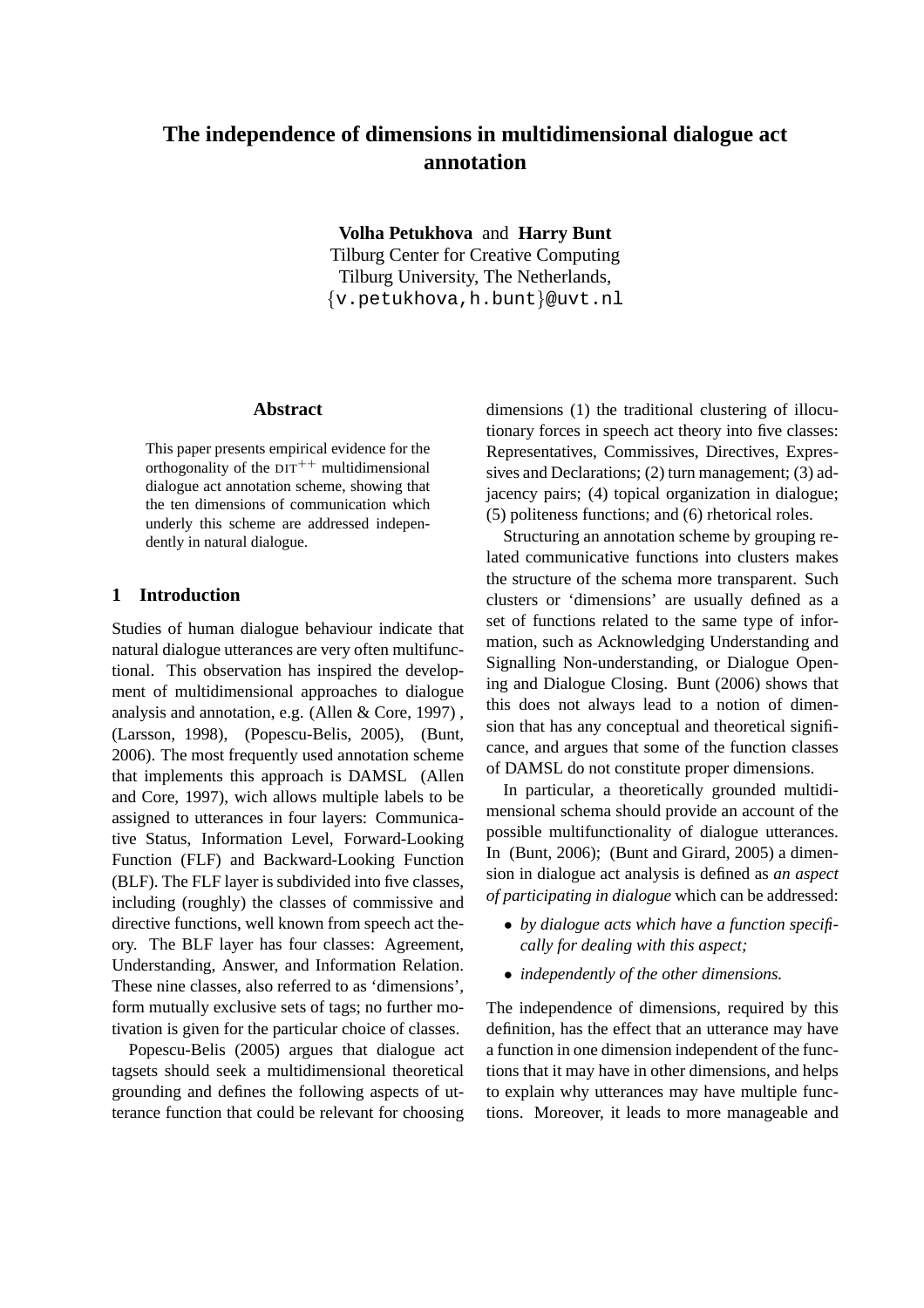more adaptable annotation schemas (compared to, for instance, DAMSL and its derivatives), since it allows annotators to leave out certain dimensions that they are not interested in, or to extend the schema with additional dimensions; and it allows restricting or modifying the set of tags in a particular dimension without affecting the rest of the schema.

Based on the above definition and extensive theoretical and empirical studies, 10 dimensions are defined in the DIT<sup>++</sup> dialogue act annotation scheme<sup>1</sup>: the domain or task/activity (*Task*); feedback on the processing of previous utterances by the speaker (*Auto-feedback*) or by other interlocutors (*Allofeedback*); managing difficulties in the speaker's utterance production (*Own-Communication Management, OCM*) or that of other interlocutors (*Partner Communication Management, PCM*); the speaker's need for time to continue the dialogue (*Time Management*); establishing and maintaining contact (*Contact Management*); the allocation of the next turn (*Turn Management*); the way the speaker is planning to structure the dialogue (*Dialogue Structuring*); and attention for social aspects of the interaction (*Social Obligations Management, SOM*).

This paper investigates the independence of these ten dimensions. In Section 2 we discuss the notion of independence of dimensions and how it can be tested. Section 3 reports test results and Section 4 draws conclusions.

#### **2 Independence of dimensions**

We define two dimensions D1 and D2 in an annotation scheme to be independent iff (1) an utterance may be assigned a value in D1 regardless of whether it is assigned a value in D2; and (2) it is not the case that whenever an utterance has a value in D1, this determines its value in D2.<sup>2</sup>

Dependences between dimensions can be determined empirically by analyzing annotated dialogue data. Dimension tags which always co-occur are nearly certainly dependent; zero co-occurrence scores also suggest possible dependences. Besides co-occurrence scores, we also provide a statistical analysis using the phi coefficient as a measure of relatedness. The phi measure is related to the chisquare statistic, used to test the independence of categorical variables, and is similar to the correlation coefficient in its interpretation.

If a dimension is not independent from other dimensions, then there would be no utterances in the data which address only that dimension. We therefore also investigate to which extent it happens that an utterance addresses only one dimension. We also investigate whether a dimension is addressed only in reaction to a certain other dimension. For example, the *answer* dimension as defined in DAMSL cannot be seen as independent, because *answers* need *questions* in order to exist. The test here is to examine the relative frequencies of pairs <dimension tag, previous dimension tag>.

To sum up, we performed four tests, examining:

- 1. the relative frequency of *communicative function co-occurrences* across dimensions;
- 2. *the extent of relatedness between dimensions* measure with the phi coefficient;
- 3. for all dimensions whether there are utterances *addressing only that dimension*;
- 4. the relative frequency of pairs of *dimension* and *previous dimension*.

## **3 Test results**

Since different types of dialogue may have different tag distributions, three different dialogue corpora have been examined:

- The DIAMOND corpus<sup>3</sup> of two-party instructional human-human Dutch dialogues (1,408 utterances);
- The AMI corpus<sup>4</sup> of task-oriented humanhuman multi-party English dialogues (3,897 utterances);
- The OVIS corpus<sup>5</sup> of information-seeking human-computer Dutch dialogues (3,942 utterances).

All three corpora were manually segmented and tagged according to the  $DT++$  annotation scheme.

<sup>&</sup>lt;sup>1</sup>For more information about the scheme and its dimensions please visit http://dit.uvt.nl/

<sup>&</sup>lt;sup>2</sup>See Petukhova and Bunt (2009) for a more extensive discussion.

<sup>&</sup>lt;sup>3</sup>For more information see Geertzen, J., Girard, Y., and Morante R. 2004. The DIAMOND project. Poster at CATA-LOG 2004.

<sup>4</sup>**A**ugmented **M**ulti-party **I**nteraction (http: //www.amiproject.org/)

<sup>5</sup>**O**penbaar **V**ervoer **I**nformatie **S**ystem (Public Transport Information System) http://www.let.rug.nl/ṽannoord/Ovis/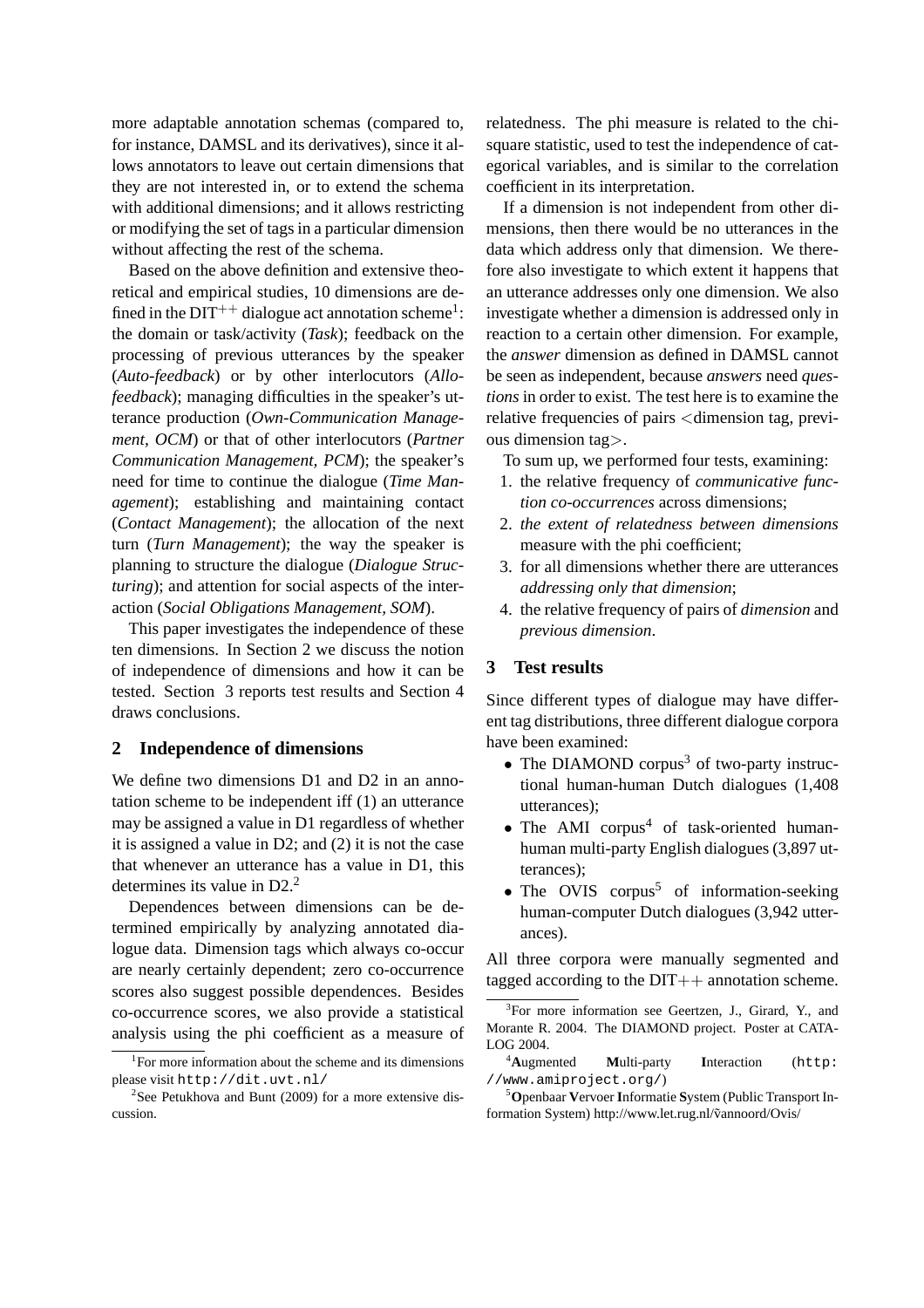| within     | Task       | Auto F.    | Allo F.   | Tum M.     | Time M.   | ÐS         | Contact M. | <b>OCM</b> | <b>PCM</b> | <b>SOM</b> |
|------------|------------|------------|-----------|------------|-----------|------------|------------|------------|------------|------------|
| Task       | a.         | 0.05(67.9) | 0(24.9)   | 10.2(97.5) | 14(24)    | 1.4(1.5)   | 0(0.4)     | 5.1(69.6)  | O(0.1)     | O(0.7)     |
| Auto F     | 0.7(78.9)  | $\sim$     | 0(0)      | 9.1(98.7)  | 0.6(1.4)  | 0.3(1.2)   | O(20.2)    | 0(0.7)     | 0(65.0)    | 0(0.7)     |
| Allo F.    | 0(24.9)    |            | п.        | 59.2(94.8) | 1.2(35.7) | 0(2.1)     | 0(1.2)     | 0(7.9)     | 0.6(0.7)   | O(0.3)     |
| Turn M.    | 50.2(76.0) | 3.5(66.2)  | 5.6(19.4) | -          | 8.0(42.9) | 1.2(3.9)   | 0.1(13.8)  | 25(99.6)   | 0.2(1.0)   | 0.2(0.5)   |
| Time M.    | 28.2(13.4) | 0.5(11.3)  | 2.8(7.8)  | 96.9(98.6) |           | 0.7(1.7)   | O(0)       | 2.5(83.2)  | 0(0.5)     | O(O)       |
| DS.        | 28.3(92.2) | 0.4(58.3)  | 0(29.1)   | 22.6(87.5) | 4.2(4.9)  |            | 0(25.0)    | 0(3.7)     | 0(0)       | 3.2(12.5)  |
| Contact M. | O(2.4)     | 0(97.1)    | 0(1.6)    | 18.2(98.8) | O(0)      | 0(2.4)     | <b>COL</b> | 0(0.3)     | 0(0)       | 0(0)       |
| <b>OCM</b> | 75.5(82.2) | 0(0.8)     | 0(2.5)    | 82.9(96.9) | 34(7.8)   | 1.3(3.9)   | O(13.5)    |            | 0(0.9)     | 0.2(0.6)   |
| <b>PCM</b> | 0(11.8)    | 0(65.0)    | 4.9(11.8) | 12.2(79.1) | 0(12.2)   | O(0)       | 0(0)       | 0(0)       |            | 0(0)       |
| SOM        | 0(0.7)     | 0(80.0)    | 0(10.0)   | 6(90.0)    | O(0)      | 10.0(30.0) | 0(0)       | 0(2.0)     | 0(0)       |            |

Table 1: *Co-occurrences of communicative functions across dimensions in AMI corpus expressed in relative frequency in % implicated and entailed functions excluded and included (in brackets).*

The test results presented in this section are similar for all three corpora.

The co-occurrence results in Table 1 show no dependences between dimensions, although some combinations of dimensions occur frequently, e.g. time and turn management acts often co-occur. A speaker who wants to win some time to gather his thoughts and uses Stalling acts mostly wants to continue in the sender role, and his stalling behaviour may be intended to signal that as well (i.e., to be interpreted as a Turn Keeping act). But stalling behaviour does not always have that function; especially an extensive amount of stallings accompanied by relatively long pauses may be intended to elicit support for completing an utterance.

It is also interesting to have a look at cooccurences of communicative functions taking implicated and entailed functions into account (the corpora were reannotated for this purpose). An implicated function is for instance the positive feedback (on understanding and evaluating the preceding utterance(s) of the addressee) that is implied by an expression of thanks; examples of entailed functions are the positive feedback on the preceding utterance that is implied by answering a question, by accepting an invitation, or by rejecting an offer.

Co-occurrence scores are higher when entailed and implicated functions are taken into account (the scores given in brackets in Table 1). For example, questions, which mostly belong to the Task dimension, much of the time have an accompanying Turn Management function, either releasing the turn or assigning it to another dialogue participant, allowing the question to be answered. Similarly, when accepting a request the speaker needs to have the turn, so communicative functions like Accept Re-

quest will often be accompanied by functions like Turn Take or Turn Accept. Such cases contribute to the co-occurrence score between the Task and Turn Management dimensions.

Table 1 shows that some dimensions do not occur in combination. We do not find combinations of Contact and Time Management, Contact and Partner Communication Management, or Partner Communication Management and Discourse Structuring, for example. Close inspection of the definitions of the tags in these pairs of dimensions does not reveal combination restrictions that would make one of these dimensions depend on the others.

Table 2 presents the extent to which dimensions are related when the corpus data are annotated with or without taking implicated and entailed functions into account, according to the calculated phi coefficient.

No strong positive (phi values from .7 to 1.0) or negative (-.7 to -1.0) relations are observed. There is a weak positive association (.6) between Turn and Time Management (see co-occurence analysis above) and between OCM and Turn Management (.4). Weak negative associations are observed between Task and Auto-feedback (-.5) when entailed and implicated functions are not considered; between Task and Contact Management (-.6); and between Auto- and Allo-feedback (-.6) when entailed and implicated functions are included in the analysis. The weak negative association means that an utterance does not often have communicative functions in these two dimensions simultaneously. Some negative associations become positive if we take entailed and implicated functions into account, because, as already noted, dialogue acts like answers, accepts and rejects, imply positive feedback.